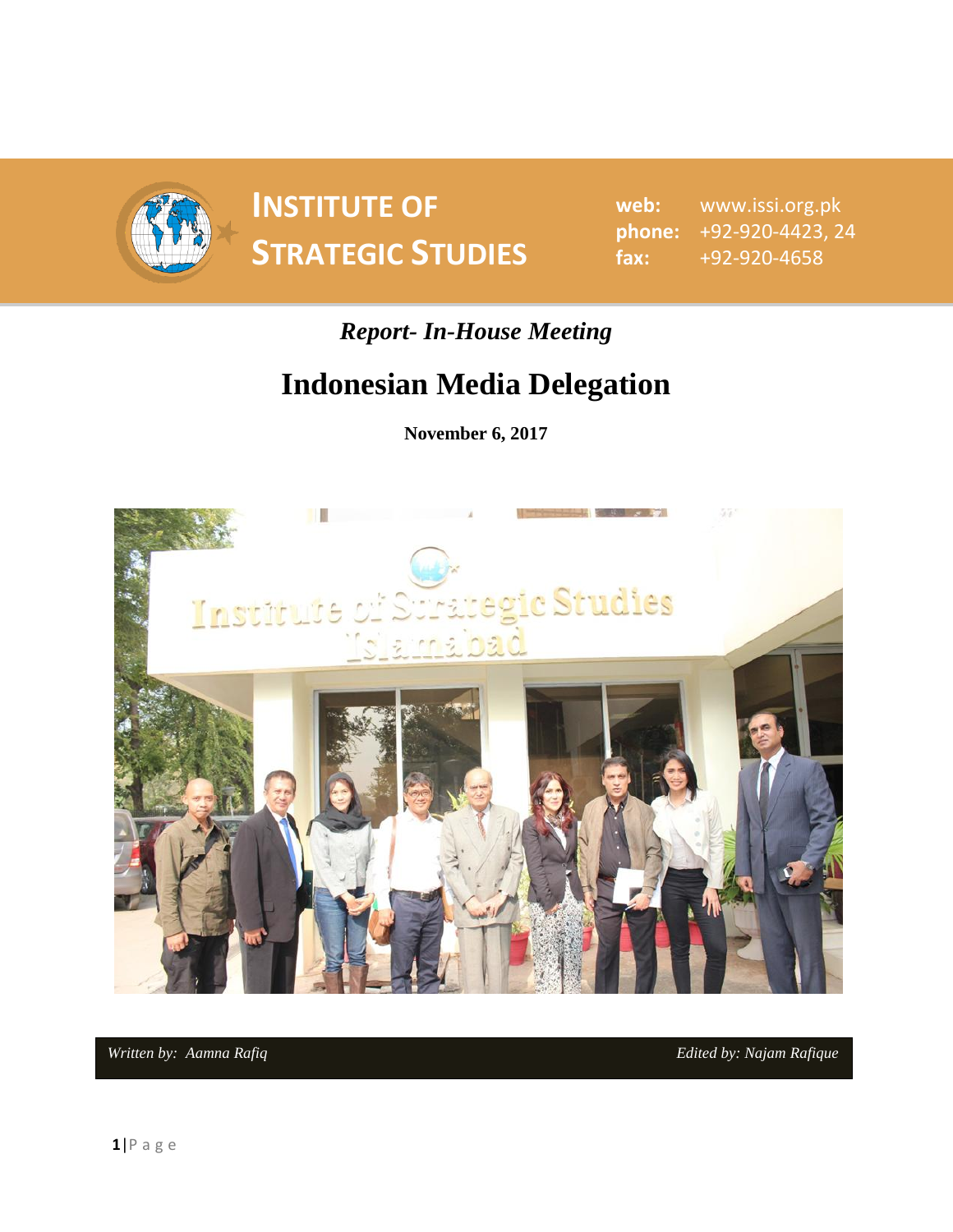## **Pictures of the Event**

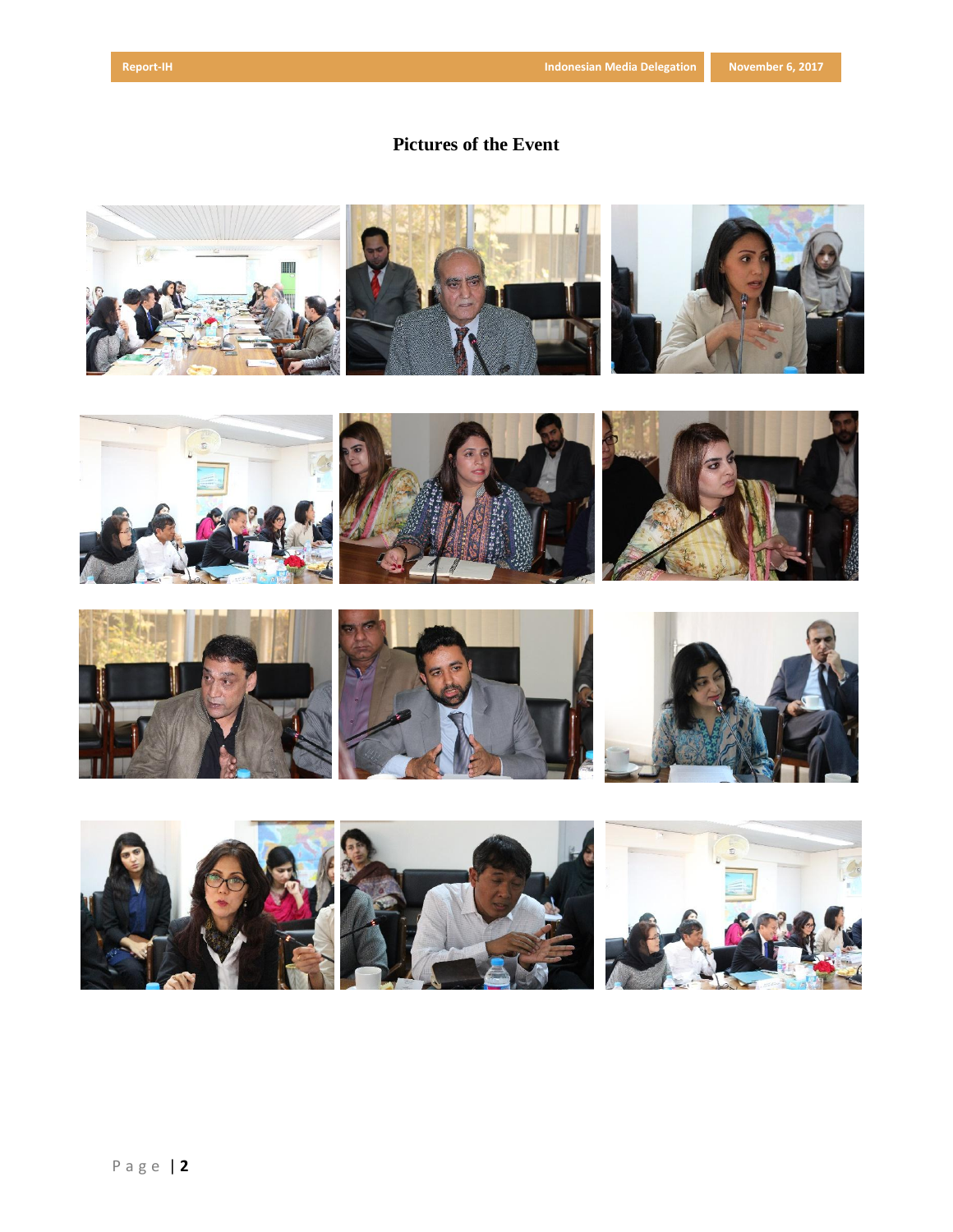The Institute of Strategic Studies Islamabad (ISSI) hosted a 6-member Indonesian Media Delegation on November 6, 2017. The members of the Indonesian delegation included Mr. Imanuddin Razak, Editor, Jakarta Post; Mr. Arif Zulkifli, Editor-in-Chief, Tempo Magazine; Ms. Devi Monica Lumannauw, TV anchor and Reporter, TVRI; Mrs. Agustina Elok Dyah Messwati, Senior Journalist, Kompas; Mrs. Andini Weningtyas Effendi, Anchor and Reporter, Metro TV; and Mr. Irvan Januari, Cameraman, Metro TV.

Ambassador Khalid Mahmood, Chairman ISSI, welcomed the delegation and stated that both Pakistan and Indonesia have solid bilateral relations. Indonesia always extended its full support to Pakistan even in the difficult times like the 1965 war with India. Over the years, this relationship has sustained and resulted into mutual cooperation. Both countries are members of the United Nations (UN) and the Organization of Islamic Cooperation (OIC). Highlighting the main contours of Pakistan`s "Look East Policy", he said that Pakistan emphasizes on developing close ties with the Southeast Asian countries, particularly Indonesia. He expressed his sincere gratitude towards the Republic of Indonesia for supporting Pakistan`s sectoral partnership with the Association of South East Asian Nations (ASEAN) and its membership of the ASEAN Regional Forum.

Deliberating on the current status of Pakistan-Indonesia bilateral ties, he stated that relationship between the two countries is improving, particularly in the trade sector. Indonesia has become Pakistan's  $8<sup>th</sup>$  largest trading partner. Much more can be done to enhance these ties by developing several mechanisms and joint commissions. Both countries can initiate a joint antiterrorism effort at the international level. Pakistan is looking forward to ever increasing and strengthening ties with Indonesia.

Ambassador Khalid Mahmood also briefed the delegation about the existing dynamics of South Asian region. He said that the region is greatly affected by the negative changes at international level, but there are also troubles within the region like Pakistan-India conflict, Pakistan-Iran and Pakistan-Afghan relations. On the positive side, a mega project of China-Pakistan Economic Corridor (CPEC) is an assurance of development, integration and connectivity not only between China and Pakistan, but also for the entire region. Reflecting on the foreign policy of Pakistan,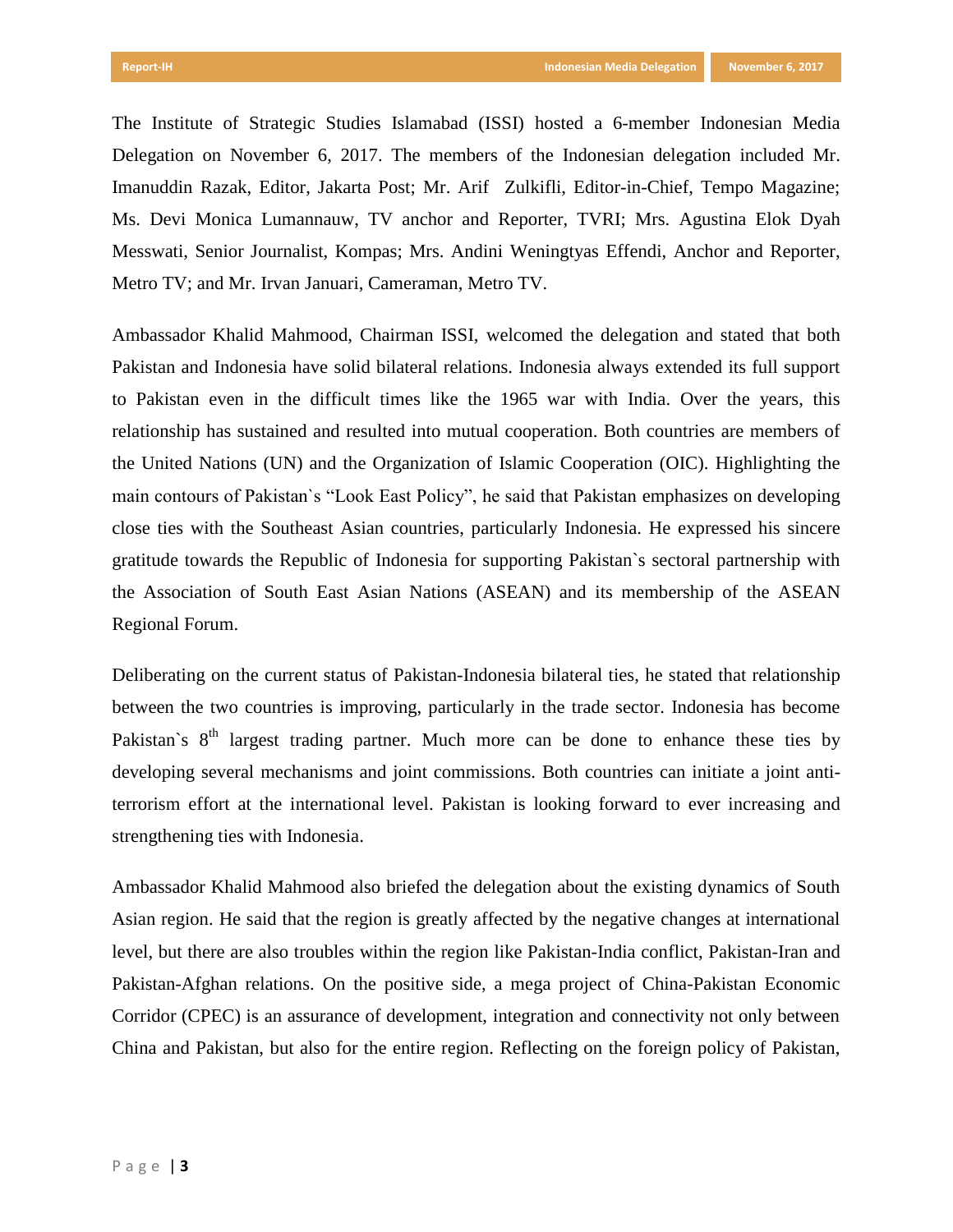he outlined the two interconnected guiding principles which govern Pakistan`s policies: namely economic development and peaceful neighborhood.

Mr. Imanuddin Razak thanked the Institute for hosting the delegation and introduced his colleagues. He said that this delegation is open to learning about international relations, China, Unites States (US) and India from Pakistan.

Ms. Amina Khan, Senior Research Fellow, ISSI briefed the delegation on the dynamics of Afghanistan. She said that the overall situation in Afghanistan has consistently deteriorated. There is a considerable increase in number of causalities besides the growing Taliban insurgency. Unfortunately, along with the bad situation in Afghanistan, Pakistan-Afghan relations have also been following a downward trajectory, particularly since 2014 and onwards whereby both countries have been engulfed in a continuous blame game. This is primarily due to unfulfilled expectations on both sides, counter-terrorism differences, failure of the Afghan peace process, and the incidences at the border which have resulted in causalities on both sides. Recently, Pakistan has been trying to reach out to Afghanistan to ensure its support for a stable Afghanistan, and also to the peace process. But unfortunately, there is a lot of mistrust, and the government of national unity had not been very welcoming in this regard. Recently, Chief of Army Staff (COAS) of Pakistan, General Qamar Javed Bajwa visited Kabul in an effort to restore ties and developments over this visit were positive, but unfortunately, the Afghan President has reverted back to the blame game.

Pakistan, she told the delegation, has supported the Afghan-led peace process. Pakistan repeatedly advised that the government of Afghanistan should also include the Afghan Taliban in the peace efforts. In all the previous processes, the Afghan Taliban were not included except the Murree Peace Process which had been initiated by Pakistan. If all other stakeholders are not willing to include the most important component of the peace process, there can be no way forward. Still, Kabul blames Pakistan for the fate of the peace process. The Afghan government is itself divided on the issue as many sections within the fragile government of National Unity openly opposed talks with the Taliban. Moreover, several heads of the National Directorate of Security are also not willing to share power with them and resigned on this particular issue.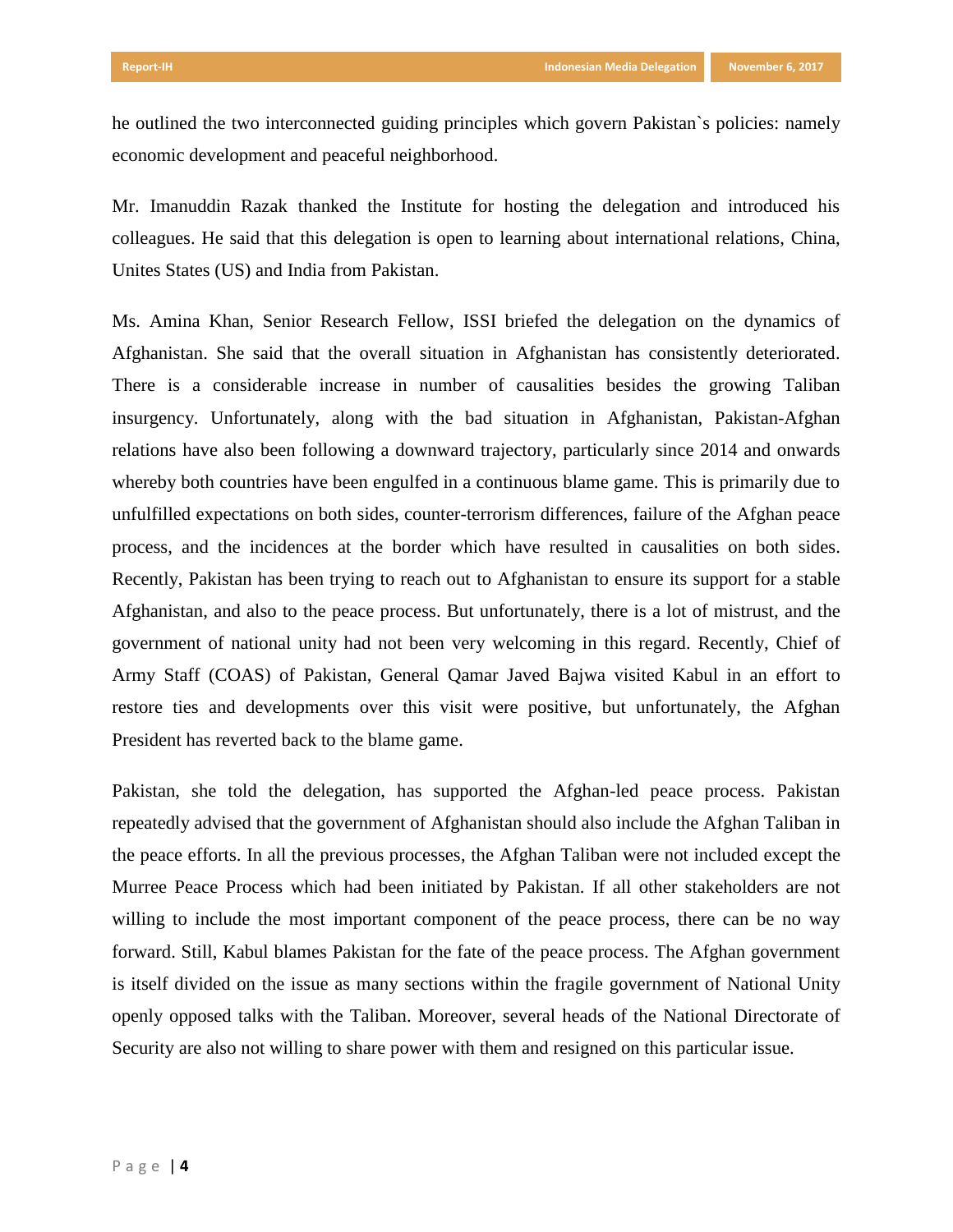Expressing her views on the role of regional countries, she said that for the first time in history, every country is favoring a comprehensive regional approach and are also putting emphasis on including the Afghan Taliban in the peace process. Before this, countries like Pakistan, Iran and Russia always had opposing views on the issue. Pakistan also adopted a regional approach, and it has especially been trying to collaborate with Iran. Similarly, Russia and China are very proactive in Afghanistan. Trump`s new South Asian Policy and common threat of ISIS in the region are the motivating factors behind this new consensus.

Ambassador Khalid Mahmood, Chairman ISSI endorsed Ms. Amina's views by saying that the situation in Afghanistan is going downhill, and the Afghan government is still reluctant to deal with the Taliban on an equal footing. Pakistan and other regional countries believe that only national reconciliation which includes the Afghan Taliban will be successful. Yet, there is no progress in resuming the peace talks so far. Another factor which is stagnating Pakistan-Afghan relations is the growing Indian influence in Afghanistan because the present Afghan government is cozying up to India. He said that Indian activities in Afghanistan are risky especially for Baluchistan. Pakistan has stressed that it have no issue with India-Afghanistan trade relations, but when it comes to military cooperation between India and Afghanistan, it is jeopardizing the national security of Pakistan. Afghanistan should be mindful of Pakistan`s security apprehensions. It also applies to the US since it also talks about one side of the picture and does not take into account the security concerns of Pakistan. So long as Pakistan`s security concerns and Taliban`s opposition in the national setup lies, there is no hope for peace and security coming to Afghanistan any time soon.

On a question related to the Afghan Taliban`s safe havens in Pakistan, Ms. Amina said that initially when President Ghani came into power, Pakistan decided to take a back seat position because of its previous recognition of Afghan Taliban and only supported the peace process. Later, on the insistence of the Afghan President Ashraf Ghani, Pakistan used its influence with Taliban and brought them on the negotiating table, but this failed. So as to address the issue of safe havens, the political government and armed forces of Pakistan jointly took several initiatives for the first time in the history to regulate the Pakistan-Afghan border. At the initial level, Pakistan fenced 48 km of the Durand Line and made the use of passport/legal documents mandatory. Pakistan achieved huge success in this respect and terrorists on the Pakistan`s side of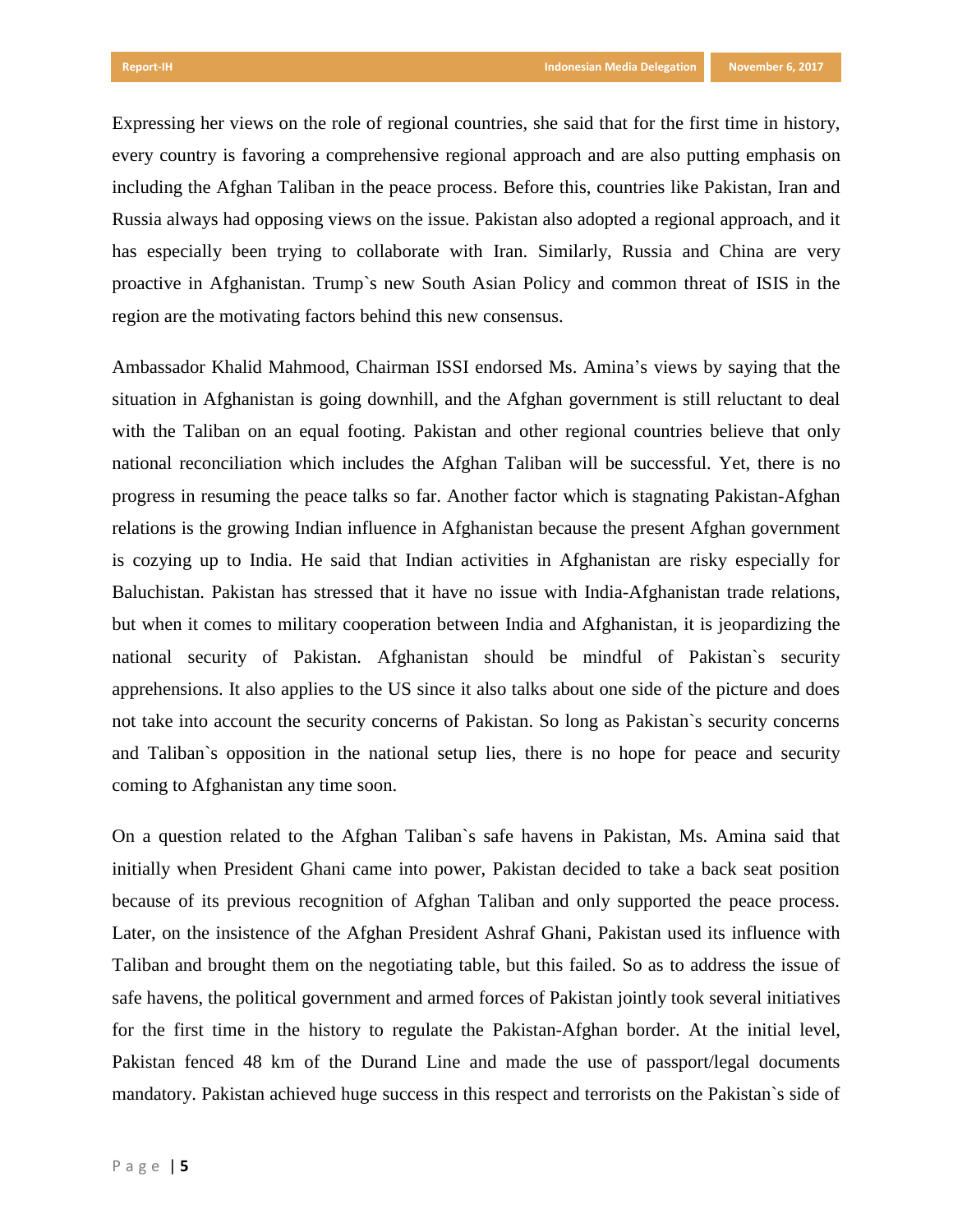border reduced considerably. The Afghan government also accepted that most of the terrorists have now shifted back to Afghanistan. In addition, there is an ambiguity in the stance of the Afghan government. It blames Pakistan for supporting terrorists, but when Pakistan took border initiatives to prevent the movement of the militants along both sides of the border, the Afghan government opposed them because approximately 90% of the flow is coming from their side. Despite Pakistan`s maximum efforts, the Afghan government has not taken a single initiative for border management.

Responding on the question by Mrs. Andini Weningtyas Effendi on other sources of terrorism besides the Afghan Taliban and ISIS in Pakistan, Ms. Amina said that at first Pakistan did have a home grown insurgency which was Tehreek-Taliban Pakistan (TTP) and Jamat-ul-Ahrar, but in the last 3 years, Pakistan has conducted successful military operations in Federally Administrated Tribal Areas (FATA). The Afghan Taliban are now operating from Afghanistan mainly Nooristan, Kunar and certain areas of Nangarhar province. The government of Pakistan has given credible evidences to the Afghan government to take immediate actions against these groups. As a result of terrorist attacks by TTP and Jamat-ul-Ahrar earlier this year, Pakistan military carried out surgical strike against them across the border which was acknowledged by the Afghan government. Presently, ISIS itself is not operating from Pakistan, but there are certain smaller groups which have declared alliance with ISIS.

Answering a question on Pakistan`s viewpoint about the role of China in the region, especially in regard to Afghanistan, she informed the delegation that China played an instrumental role in the entire peace process. China not only brought certain representatives of the Afghan Taliban on the negotiation table, but has also been contributing in quadrilateral and trilateral peace processes. Likewise, the Afghan government is also optimistic about China`s role because of its neutrality.

Ms. Mahrukh Khan, Research Fellow ISSI briefed the delegation on the current situation of Pakistan-US relations under the Trump`s administration, especially after the killing of Osama bin Laden in Pakistan. She said that the operation against Osama bin Laden was an unfortunate event, but it has less to do with the current strategy of the Trump`s administration towards Pakistan. Recent US strategy towards Pakistan is now under the umbrella of broader South Asian Strategy in general, and the Afghan strategy in particular. It is currently transactional or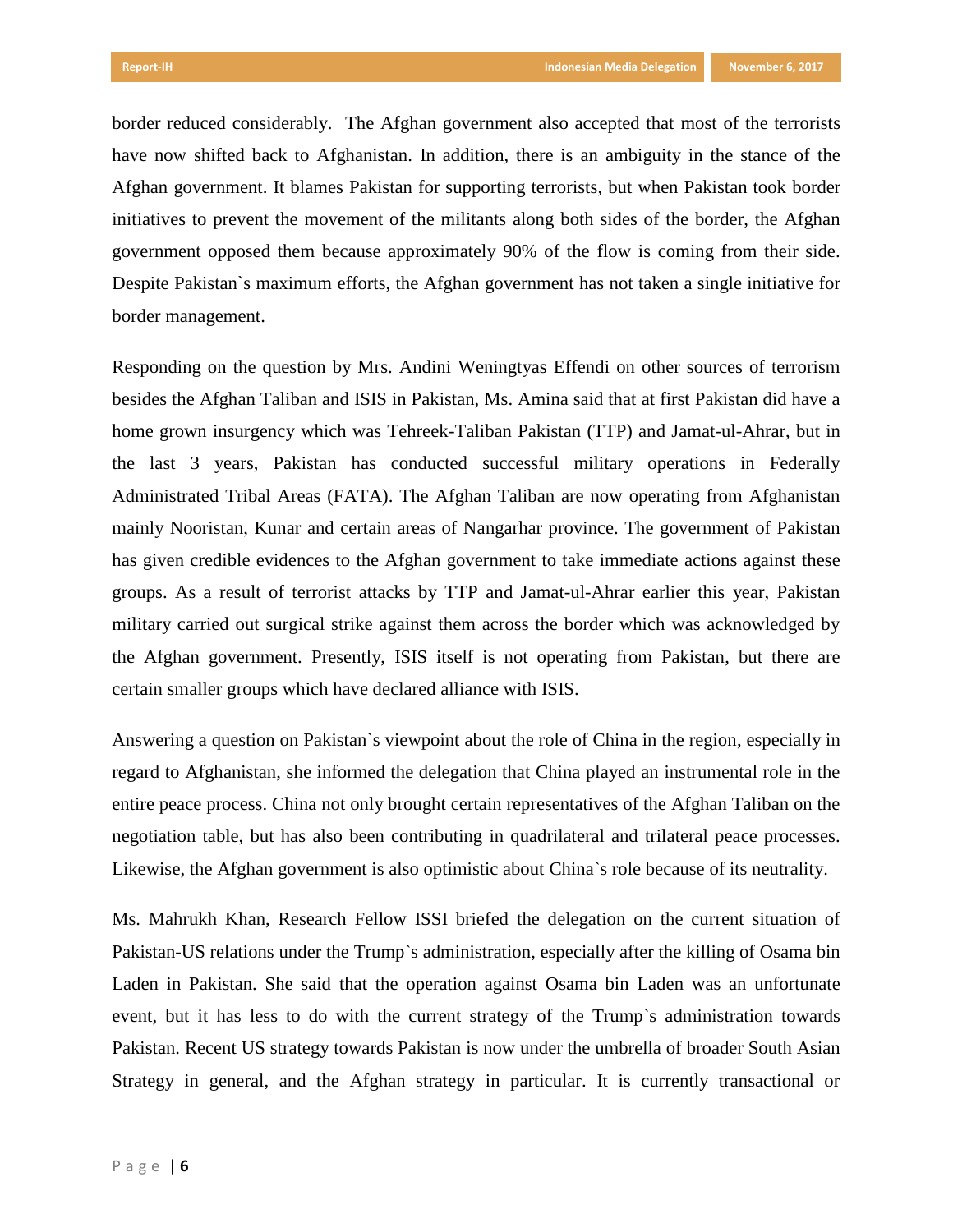condition based. The Trump Administration is accusing Iran and Russia of supporting the Afghan Taliban. It is also giving a role to India in Afghanistan and continuously accusing Pakistan of providing safe havens to terrorists. Pakistan has rejected these allegations and despite its limited military resources, Pakistan has been more successful in fighting terrorism in its own country than the US has been in Afghanistan for more than a decade. During the recent exchange of visits between the US and Pakistan, Pakistan abundantly made it clear to the US that its narrative of "Do More" for its war in Afghanistan is wrong. US expectation from Pakistan should be limited because Pakistan is not going to ignore its own national interests in the region.

Ambassador Khalid Mahmood, Chairman ISSI endorsed Ms. Mahrukh`s views by saying that instead of supporting peaceful reconciliation and negotiations, the Trump`s administration opted for the military approach which had already failed.

Mr. Najam Rafique, Director Americas/ Research ISSI, clarified that the Taliban are not a monolithic entity and the Afghan Taliban must be distinguished from other Taliban groups like Tehreek-e-Taliban Pakistan . The Afghan Taliban are not terrorists and in fact they are in a war of "liberation" for their country from occupying foreign forces. They are seeking a political role in Afghanistan and have an entirely different agenda than that of Tehreek-e-Taliban Pakistan (TTP). TTP was at one point based in Pakistan and the agenda of this particular group is to undo the state of Pakistan. They has been funded by the detractors of Pakistan, particularly India, which has now found a niche on the western borders of Afghanistan to open up a second front against Pakistan. India is now pursuing covert operations from the western border, along with putting military pressure on the eastern border with Pakistan. There are enough evidences to the fact that they are funding TTP operating from Afghanistan, as well as from the tribal regions inside Pakistan. Responding to the question on the geopolitical role of China, he said that China is playing a very positive role in terms of establishing peace and reconciliation within Afghanistan. It had hosted talks between the Afghan Taliban and the government, and was a part of the QCG process as well.

Ms. Mahwish Hafeez, Research Fellow ISSI briefed the delegation on the current situation of Pakistan-India relations under the Modi government. She stated that the bilateral relations have never been smooth. Both countries started a composite dialogue process in 2004 and identified 8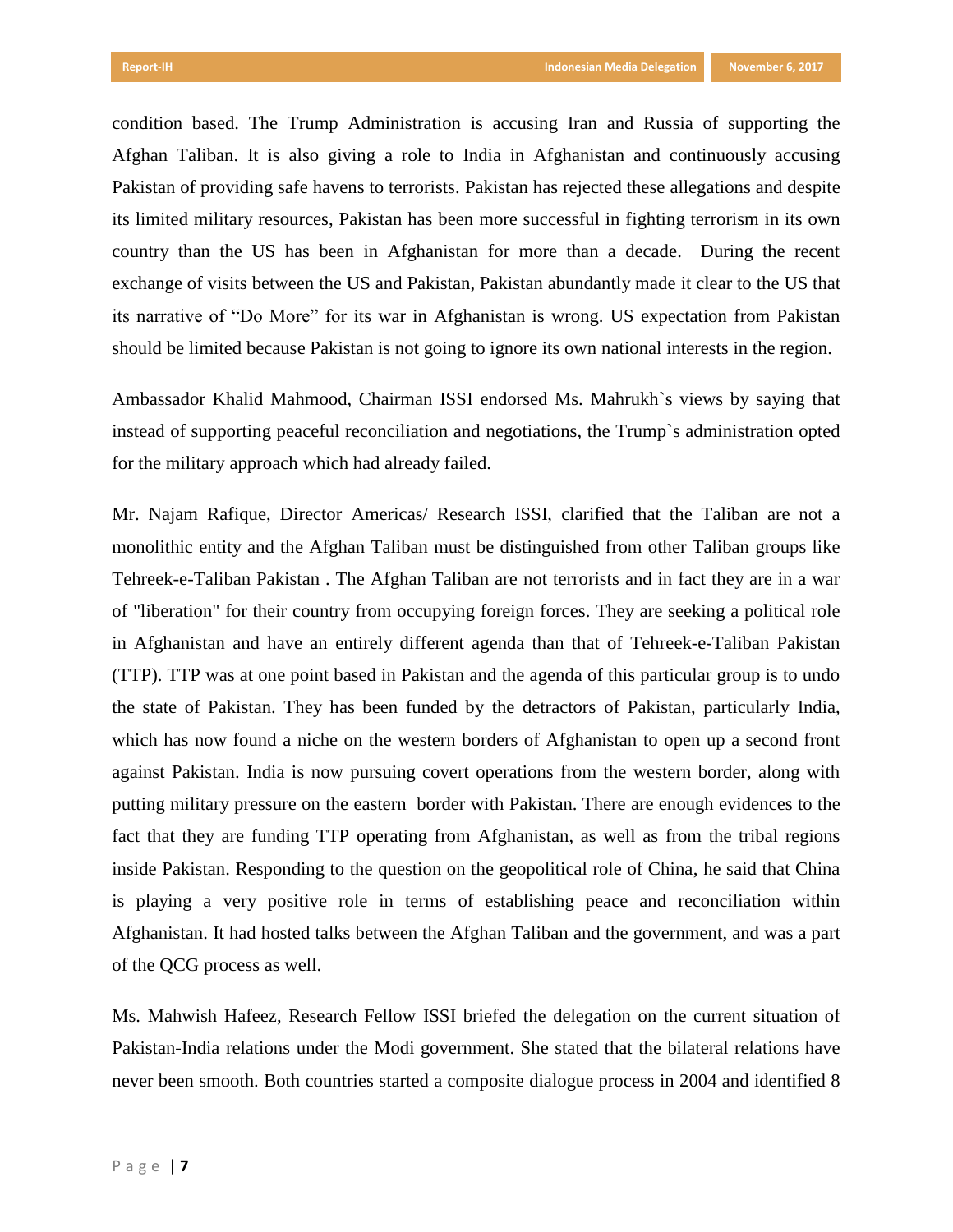key areas of cooperation. However, since the multiple terrorist attacks in Mumbai this process is at halt. The current Modi administration adopted a muscular policy towards Pakistan. She said that till the issue of Kashmir is resolved according to the wishes of the Kashmiri people, the notion of peace in the region will remain elusive. She also highlighted the severe violation of human rights in Indian occupied Jammu and Kashmir (IoJK) over the last seven decades by Indian forces. In 2016, in the protest of the Kashmiri people after the death of young Kashmir freedom fighter Burhan Wani, Indian forces used pellet guns to suppress the protesters which not only killed hundereds of Kashmiris, but also blinded thousands including women and children. India is violating the ceasefire along the LOC on a daily basis which has resulted in death of civilians and numerous security personals. Recently, the Modi government also threatened Pakistan of revoking the Indus Water Treaty. This irresponsible Indian behavior is devastating to the regional security. Pakistan has always demanded the resolution of outstanding issues through peaceful negotiations.

Sharing his views on the strong Indian lobby at the international level, Ambassador Khalid Mahmood said that international human rights organizations like Amnesty International and Human Rights Watch were denied access to IoK, but still they highlighted the Indian atrocities. The Chairman of the UN Human Rights Council also expressed his concern in this regard. Furthermore, Pakistan is doing its best to highlight these human rights violations at all international forums. Pakistan`s position is based on UN resolutions which provide the Kashmiri people their right of self-determination. It was India who took this issue to UN which prescribed a solution in the form of impartial plebiscite under UN auspices. Pakistan and India mutually accepted the solution, but later on India rejected it. Indian stance on Kashmir is confusing, on one hand it claimed Kashmir as its integral part, but on the other called it a disputed territory when it comes to CPEC.

Ambassador Khalid Mahmood pointed out that Indonesia is not taking forthright position on Kashmir at international forums like OIC and UN as Pakistan expects it to do as a brotherly Islamic country. He said that whenever this issue was raised, Indonesia put some reservations on it. This is mainly due to the issue of Papua New Guinea. However, these two issue are poles apart from each other as Papua New Guinea is an issue of cessation and Kashmir is a disputed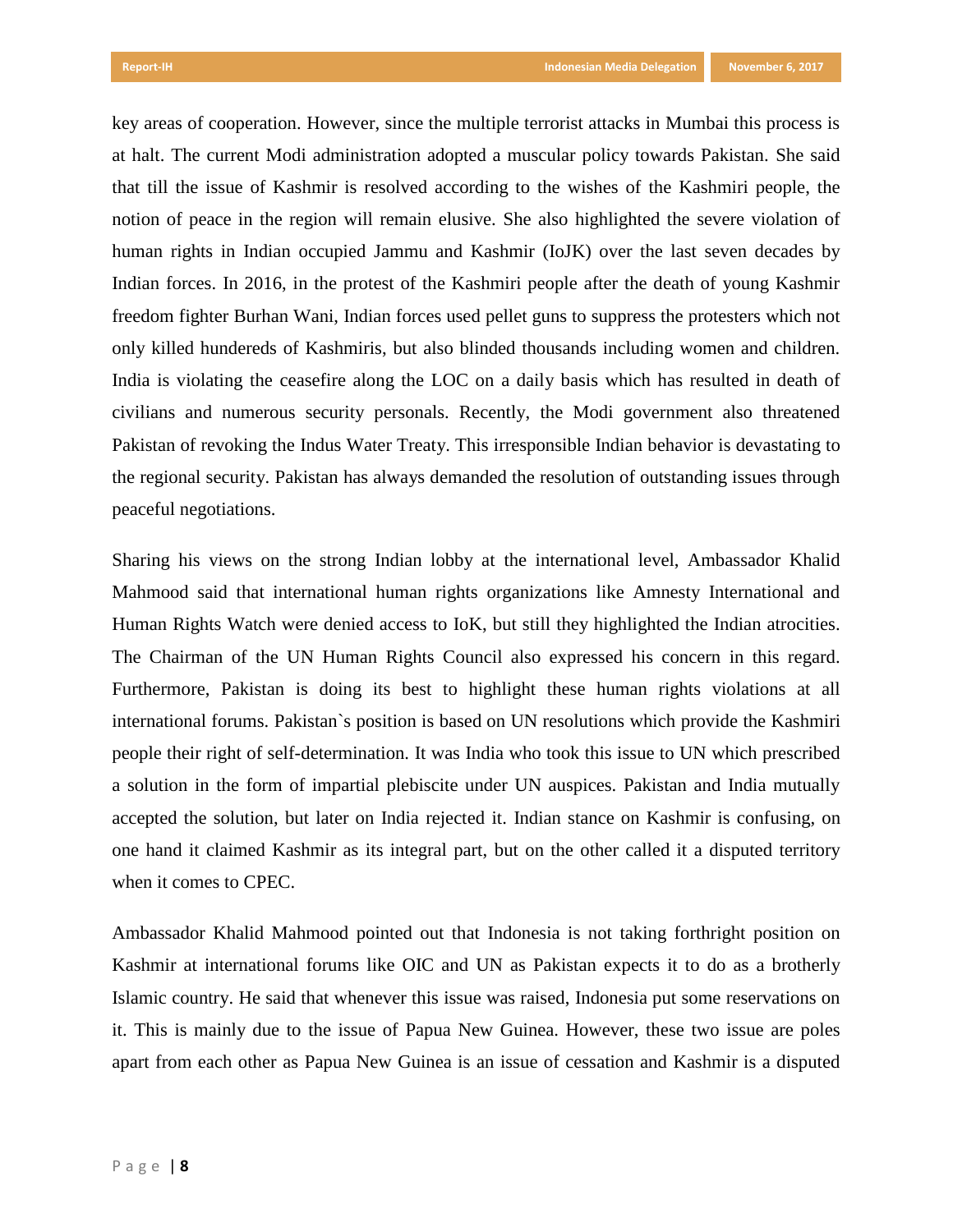territory. He impressed upon the delegation that in the spirit of Islamic solidarity and in support of the UN resolutions, Indonesia should openly support Pakistan`s stance on Kashmir.

Responding to the question on the exchange and training of troops in the light of Moscow Peace Process, Ms. Amina clarified that this was just trilateral negotiations with the objective to resolve the Afghan crisis and it does not involve any military cooperation. Its recent round included all the Central Asian countries, Pakistan, Iran, India, Russia and China.

Answering the question on the ways in which China's One Belt One Road initiative will affect the South Asian region in general and Pakistan in particular, Ambassador Khalid Mahmood stated that China is a rising power and wants to emerge as a peaceful economic power. Unlike the US, its objective is to share the economic benefits with other countries and not to impose its decisions. CPEC is one of the six routes of China's One Belt One Road initiative which is all about cooperation, connectivity, integration, energy and infrastructure development, establishment of especial industrial zones, and most importantly, the development of the Gwadar Port. This project includes three types of projects; early harvest, medium term and long term. These project will contribute in the economic development of Pakistan, especially the rural areas. It will also help Pakistan in overcoming the electric power crunch. At the regional level, the Gwadar port will provide the shortest maritime trading route to China, Iran and Central Asian states.

Mr. Arif Zulkifli asked about the extent to which India is a contributing factor in the growing Pakistan-China relations. Ambassador Khalid Mahmood said that initially, common enmity with India was the significant factor since China and Pakistan both were at war with India in 1962 and 1965 respectively. However, the relationship broadened over time and got its own momentum, content and philosophy. Pakistan- China relations are about interdependent economic cooperation, not about anti-India sentiments. India will always remain a factor, but not the most important factor. The growing US-India cooperation in South Asia and Indo-Pacific region also contributed to the growing relations of China with Russia, Iran and Pakistan. India is extending its naval reach to Pacific and closer interaction with Japan, Vietnam, Australia and New Zealand. China is clearly not liking this because it heavily relies on these maritime trading routes.